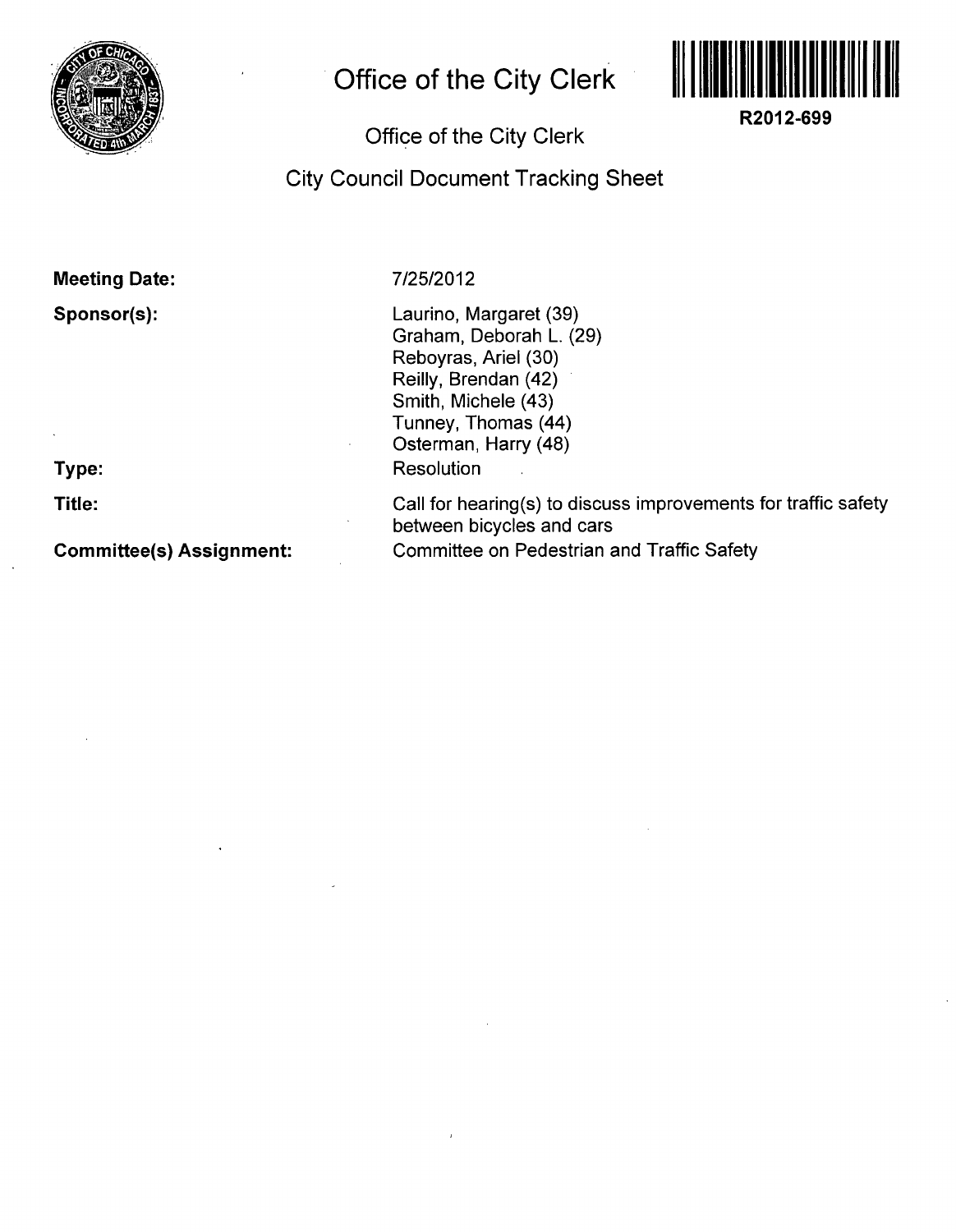

## **RESOLUTION**

WHEREAS, the health and wellbeing of residents of the City of Chicago is of the utmost importance; and

WHEREAS, the City of Chicago recognizes that millions of Americans engage in bicycling as it is a viable and environmentally sustainable form of transportation, an excellent form of fitness and provides quality family recreation; and

WHEREAS, the City has a reputation as being Bike Friendly and continues to develop programs to actively encourage all residents to ride bicycles; and

WHEREAS, as more cyclists share the roads with motorists, the risks and hazards increase for both groups; and

WHEREAS, the National Electronic Injury Surveillance System (NEISS) estimated that there are approximately 69 bicycle related injuries per thousand each year in the United States; and

WHEREAS, the U.S. Consumer Product Safety Commission's (CPSC) estimates that there are one million injuries involving bicycles every year at an approximate cost of \$8 billion annually; and

WHEREAS, the Centers for Disease Control and Prevention (CDC) estimates that more than 700 people die each year as a result of bicycle related injuries; and

WHEREAS, it is important to note that bicycles are considered vehicles and, as such, are subject to the rules of the road; and

WHEREAS, drivers of all vehicles must acknowledge their role in promoting safety while navigating city streets; and

WHEREAS, Transportation Alternatives, a New York bicycling advocacy group, has developed an education and outreach program called "Biking Rules" that seeks to educate cyclists about their responsibilities when riding on city streets; and

WHEREAS, the City of Chicago seeks to promote and encourage a safe atmosphere for motorists, cyclists and pedestrians by stressing the importance of courtesy, common sense and obeying the rules of the road; NOW THEREFORE

BE IT RESOLVED, that Committee on Pedestrians and Traffic Safety hereby calls upon the Illinois Secretary of State, or his designee, the Superintendent of the Chicago Police Department, or his designee, the Commissioner of the Chicago Department of Transportation, the Active Transportation Alliance and members of the cycling